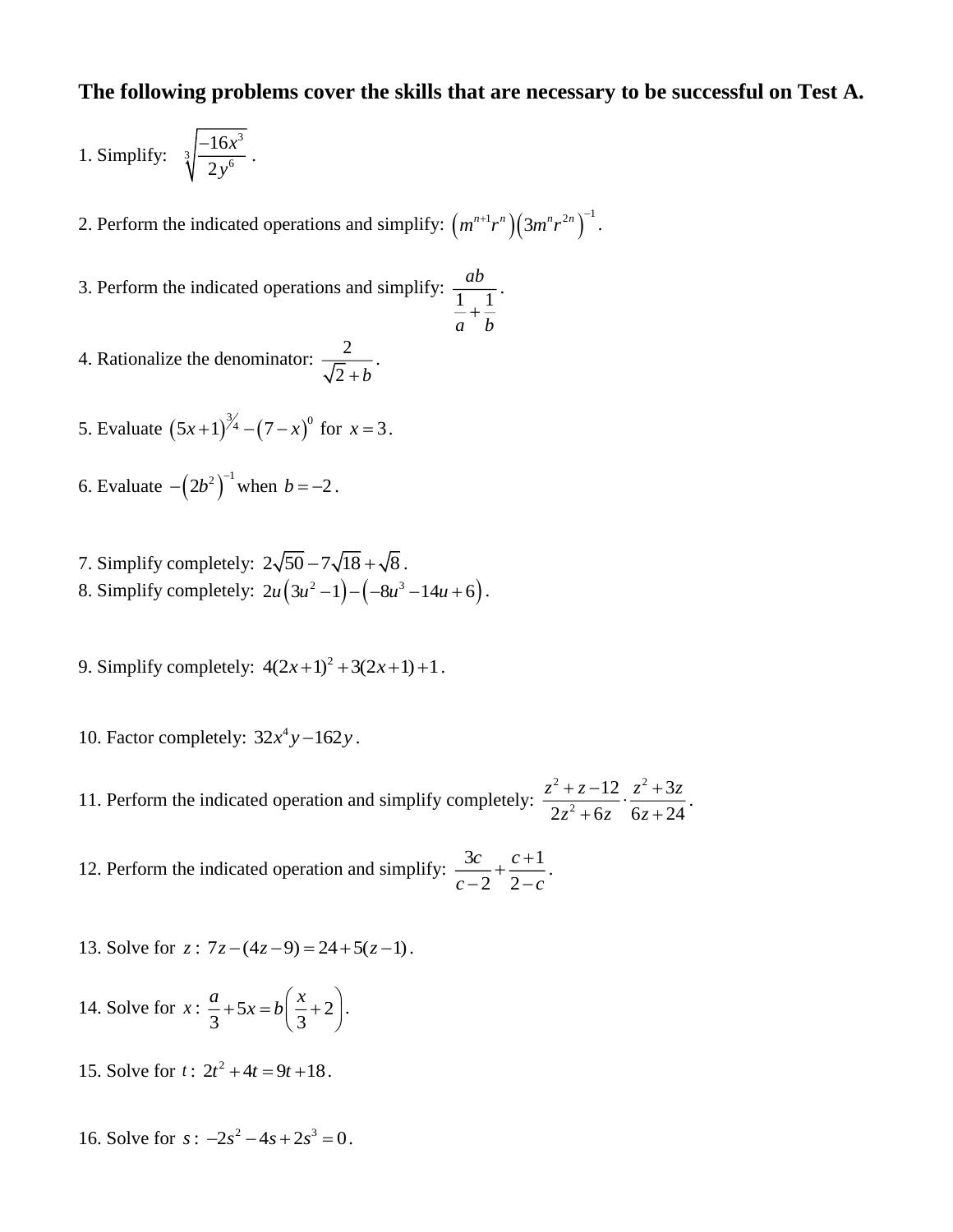- 17. Solve for  $p: \frac{4}{2} \frac{2}{3} = 3$  $\frac{p}{p} - \frac{2}{p+1} = 3.$
- 18. To get a B in a course a student must have an average of at least 80% on five tests that are worth 100 points each. On the first four tests a student scores 92%, 83%, 61%, and 71%. Determine the lowest score the student can receive on the fifth test to assure a grade of B for the course.
- 19. The area of a rectangle is 84 square feet and the length is 6 feet longer than the width. If *w* represents the width, write an equation that could be used to find the dimensions of the rectangle.
- 20. A furniture store drops the price of a table 37 percent to a sale price of \$364.77. What is the original price?
- 21. Solve for *t*:  $(t+2)^2 = 8$ .
- 22. Solve for *z*:  $z^2 4z + 6 = 0$ .
- 23. Perform the indicated operation and simplify:  $\sqrt{-2} \cdot \sqrt{-24}$ .
- 24. Solve for  $r: 5 3r \le 8$ .
- 25. Solve for *x*:  $|2x+1| \ge 7$ .
- 26. Find the domain of  $y = \sqrt{4-5x}$ .
- 27. Find the *x*-intercepts of  $y 2x^2 13x = 6$ .
- 28. Find the equation of the graph at the right:



29. Find the distance between (6,3) and (-2,4).

30. Find the midpoint of the line segment joining (6,9) and (-3,1).